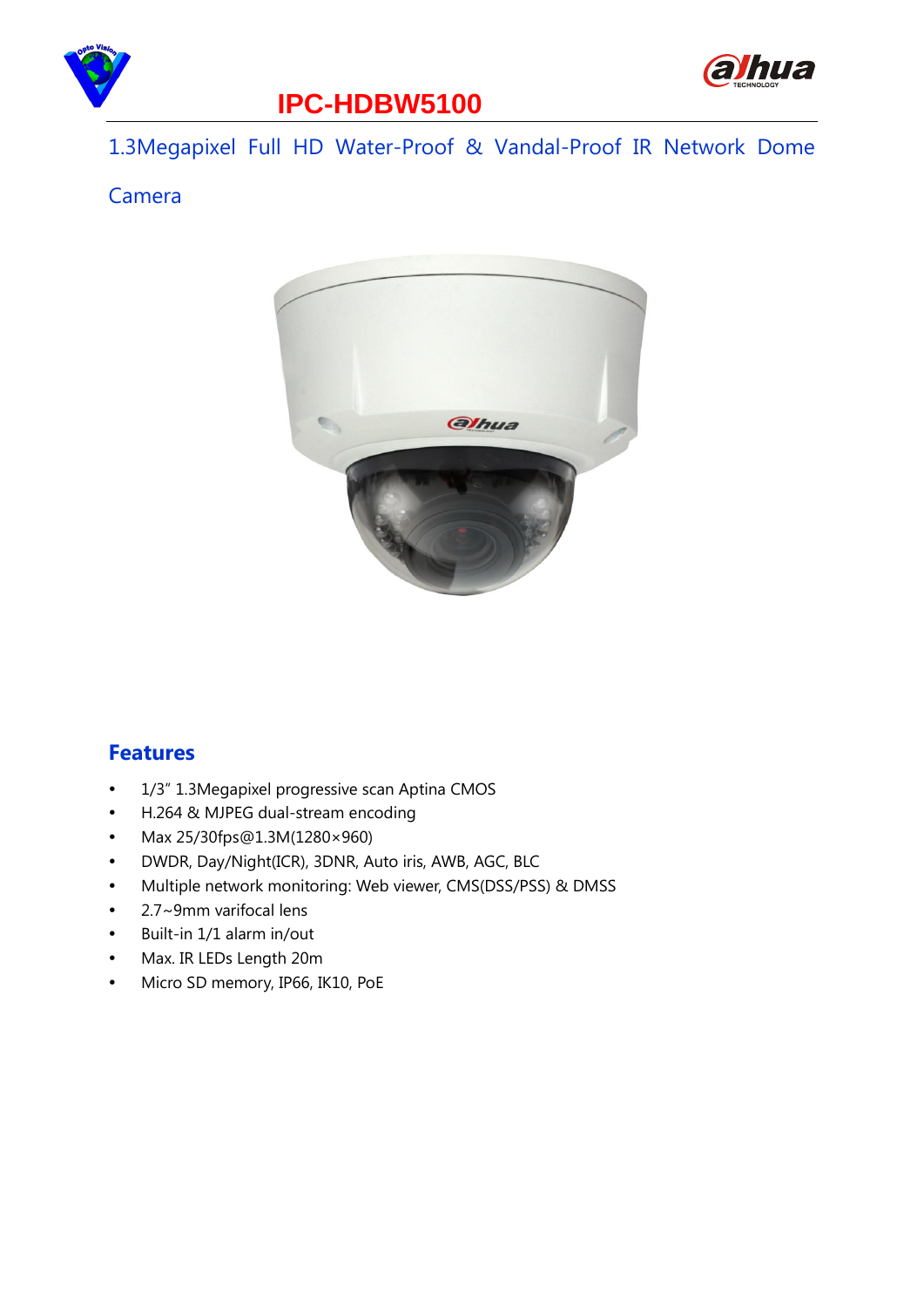

# **IPC-HDBW5100**

# **Technical Specifications**

| <b>Model</b>                    |             | DH-IPC-HDBW5100                                                    |  |  |  |  |
|---------------------------------|-------------|--------------------------------------------------------------------|--|--|--|--|
| <b>Camera</b>                   |             |                                                                    |  |  |  |  |
| <b>Image Sensor</b>             |             | 1/3" 1.3Megapixel progressive scan CMOS                            |  |  |  |  |
| <b>Effective Pixels</b>         |             | 1280(H)x960(V)                                                     |  |  |  |  |
| Scanning System                 |             | Progressive                                                        |  |  |  |  |
| <b>Electronic Shutter Speed</b> |             | Auto/Manual 1/3(4)~1/10000                                         |  |  |  |  |
| Min. Illumination               |             | 0.01lux/F1.4(color), 0Lux/F1.4(IR on)                              |  |  |  |  |
| S/N Ratio                       |             | More than 50db                                                     |  |  |  |  |
| Video Output                    |             | 1 Port                                                             |  |  |  |  |
| <b>Camera Features</b>          |             |                                                                    |  |  |  |  |
| Max. IR LEDs Length             |             | 20 <sub>m</sub>                                                    |  |  |  |  |
| Day/Night                       |             | Auto(ICR)/Color/B/W                                                |  |  |  |  |
| <b>Backlight Compensation</b>   |             | Off/BLC/HLC/DWDR                                                   |  |  |  |  |
| <b>White Balance</b>            |             | Auto/Manual                                                        |  |  |  |  |
| Gain Control                    |             | Auto/Manual                                                        |  |  |  |  |
| Noise Reduction                 |             | 3D                                                                 |  |  |  |  |
| Privacy Masking                 |             | Up to 4 areas                                                      |  |  |  |  |
| Lens                            |             |                                                                    |  |  |  |  |
| Focal Length                    |             | $2.7 - 9$ mm                                                       |  |  |  |  |
| Max Aperture                    |             | F1.2                                                               |  |  |  |  |
| <b>Focus Control</b>            |             | Manual                                                             |  |  |  |  |
| Angle of View                   |             | H: 101°(Wide)~30.4°(Tele)                                          |  |  |  |  |
| Lens Type                       |             | Manual/Auto Iris (DC)                                              |  |  |  |  |
| Mount Type                      |             | Board-in Type                                                      |  |  |  |  |
| <b>Video</b>                    |             |                                                                    |  |  |  |  |
| Compression                     |             | <b>H.264/ MJPEG</b>                                                |  |  |  |  |
| Resolution                      |             | 1.3M(1280×960)/720P(1280×720)/D1(704×576/704×480)                  |  |  |  |  |
| Frame Rate                      | Main Stream | 1.3M/720P (1 ~ 25/30fps)                                           |  |  |  |  |
|                                 | Sub Stream  | $D1(1 \sim 25/30$ fps)                                             |  |  |  |  |
| <b>Bit Rate</b>                 |             | H.264: 16K ~ 8192Kbps                                              |  |  |  |  |
| <b>Audio</b>                    |             |                                                                    |  |  |  |  |
| Compression                     |             | G.711a/ G.711u/ PCM                                                |  |  |  |  |
| Interface                       |             | 1/1 channel In/Out                                                 |  |  |  |  |
| <b>Network</b>                  |             |                                                                    |  |  |  |  |
| Ethernet                        |             | RJ-45 (10/100Base-T)                                               |  |  |  |  |
| Wi-Fi                           |             | N/A                                                                |  |  |  |  |
| Protocol                        |             | IPv4/IPv6, HTTP, HTTPS, SSL, TCP/IP, UDP, UPnP, ICMP, IGMP, SNMP,  |  |  |  |  |
|                                 |             | RTSP, RTP, SMTP, NTP, DHCP, DNS, PPPOE, DDNS, FTP, IP Filter, QoS, |  |  |  |  |
|                                 |             | Bonjour                                                            |  |  |  |  |
| <b>ONVIF</b>                    |             | <b>ONVIF Profile S</b>                                             |  |  |  |  |
| Max. User Access                |             | 20 users                                                           |  |  |  |  |
| <b>Smart Phone</b>              |             | iPhone, iPad, Android, Windows Phone                               |  |  |  |  |